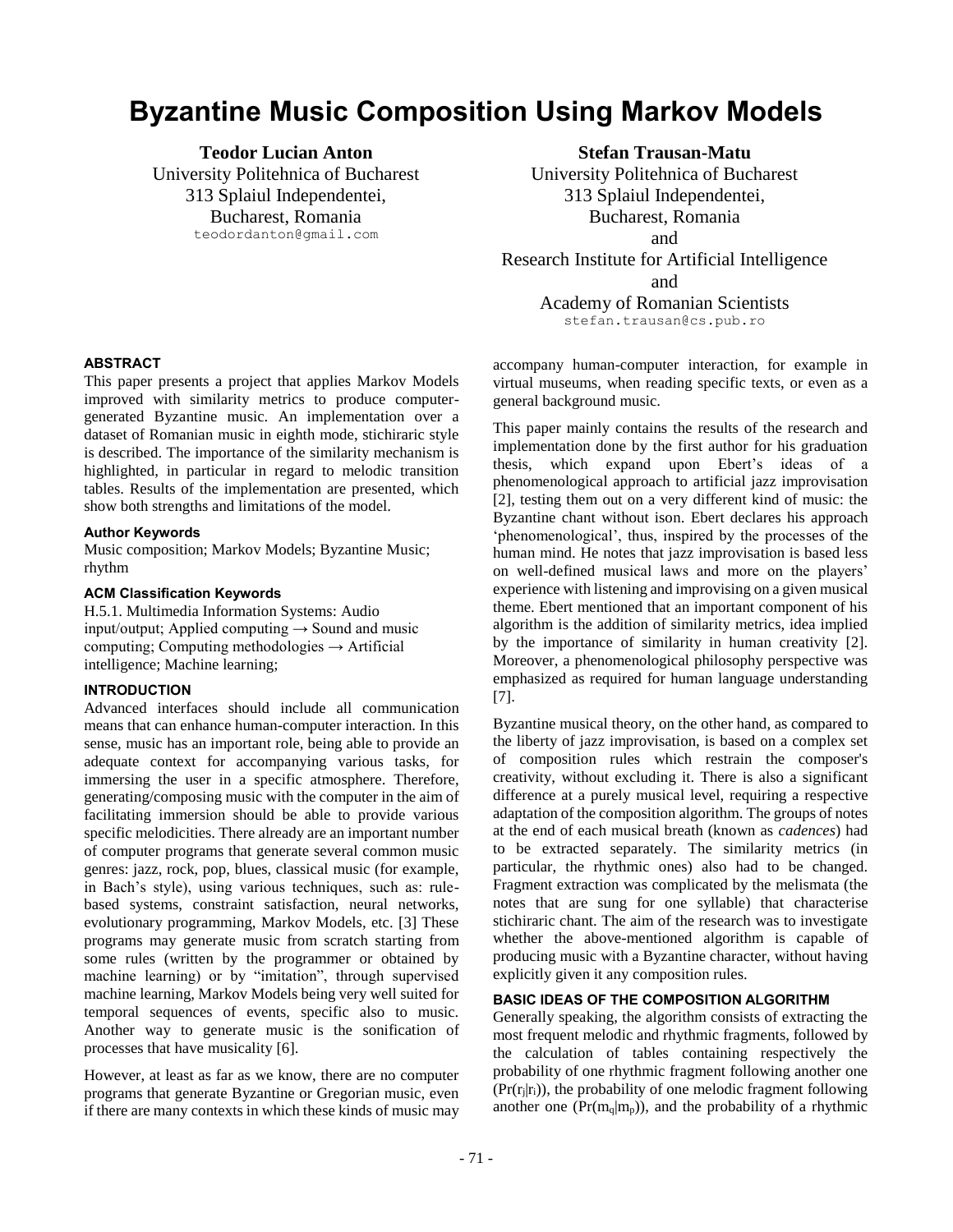fragment and a melodic fragment overlapping  $(Pr(r_i,m_q))$ , which is computed using the number of occurrences of the extracted fragments in the training set. Then, the probability of a new melodico-rhythmic fragment following any given fragment may be approximated as follows:

$$
Pr(r_j, m_q | r_i, m_p) \approx Pr(r_j | r_i) \cdot Pr(m_q | m_p) \cdot Pr(r_j, m_q) \tag{1}
$$

The similarity metrics are used for extrapolating forementioned probabilities when the fragments in question do not follow each other or overlap at all in the training set. This extrapolation is very important because in practice the transition tables are quite sparse without extrapolation, which narrows the composition possibilities. The extrapolation of unseen probabilities in the rhythmic matrix is done according to the following equation:

$$
Pr(r_j|r_i) \approx \kappa_r \cdot Pr(r_j|r_k) \cdot S_{k,i}^{(R)} \tag{2}
$$

where  $k = argmax(S_{k,i}^{(R)})$ ,  $\kappa_r$  is the rhythmic extrapolation factor that controls the weight of extrapolated transition probabilities relative to directly calculated ones, and  $S_{k,i}^{(R)}$  is the similarity between rhythmic fragments  $r_k$  and  $r_i$ . Extrapolation for melodic transitions and for melodicorhythmic superposition is done in similar fashion.

The learning process ends with the calculation and extrapolation of the elements of the tables. Afterwards they can be used for generation: a melodico-rhythmic fragment is selected for the beginning, the most likely follow-ups are calculated, one of them is chosen and the steps are repeated, forming a new score. In the case of Byzantine music, a fitting cadence is attached at the end.

### **DETAILED EXPOSITION**

According to the tempo, Byzantine chant is split into four styles, from faster to slower: recitative, heirmologic, stichiraric, and papadic. According to the character of the melody, it is split into eight tones. Every tone has its own set of melodic structures and formulae; in particular, it has a fundamental scale of eight notes, typical cadences and final notes; these are the traits that were looked for in the results of the system. In building the training the used set was only stichiraric, because the recitative and heirmologic styles were found as too simple, and papadic too rare. Of stichiraric chants, only those in eighth tone (whose base scale is in fact C Major) were picked because it is one of the most frequent.

The music used for training was taken from standard Romanian church music books [1,4,5], as it was wished that the set to be as stylistically coherent as possible. The selected chants were transcribed into the score editor *MuseScore*, which was used to convert them to the MusicXML standard annotation language. Most of the secondary elements: legatos, grace notes, lyrics (as a redundant element for checking transcription correctness) were kept, but all dynamics elements were dropped. 17 chants were obtained, for a total of approximately 850 measures.

Every chant is a sequence of *phrases*, and every phrase is a sequence of 'breaths'. Every breath ends with a cadence - a final formula ending on a very particular note. There are multiple types of cadences, according to the kind of pause that follows them, and every cadence type ends on a certain note of the tone's base scale; most often, the first or the third or the fifth. For the sake of simplicity, cadences were split into 'mid-' - that end a breath inside a phrase, and 'final' that end the final breath of a phrase.

The program was written in Python, which was chosen due to its conciseness and its wealth of useful libraries. It is split into 3 separate phases: data attainment, data processing, and composition.

## **Data Attainment**

Data attainment involves reading the input MusicXML files and generating an internal representation of the data, which is to be stored in serialized form and processed later. Python's *XML ElementTree* API was used to extract the XML tree from the files. The tree was decomposed into individual notes, retaining for each note its duration, pitch and potential legatos with the previous note.

For pitch appreciation the old (and rather complex) Byzantine diastematics were dropped in favour of their Western scale approximation, that is commonly used today in the Romanian Orthodox Church chanting. Having then the Western scale of 12 half-steps, every possible pitch was represented with a number:  $G_2# = -1$ ,  $A_3 = 0$ ,  $A_4 = 12$ , etc.

A numeric representation for duration was used as well. Noting that the shortest duration in the dataset is the semiquaver, and that triplets are also present, it was decided upon:  $\delta = 6$ ,  $\delta = 12$ ,  $\delta = 18$ , etc.

At the end of this phase the data is represented as a list of phrases, with each phrase being a list of breaths, each breath a list of note groups (a.k.a. legatos), each legato a list of notes, each note a pair of step and duration.

## **Data Processing**

Data processing proceeds using the data representation obtained during data attainment to build fragment lists and probability tables. The table set built here is extended compared to that of Egbert [2], since cadences had to be considered as separate fragments. Thus, this phase generates the below data, which are serialized at the end, to be used in the next phase:

- 1. **R** the list of most frequent rhythmic fragments;
- 2. **RT** the table of rhythmic transition probabilities;
- 3. **M** the list of most frequent melodic fragments;
- 4. **MT** the table of melodic transition probabilities;
- 5. **AT** the table of melodico-rhythmic alignment probabilities;
- 6. **TL** the legato translation dictionary;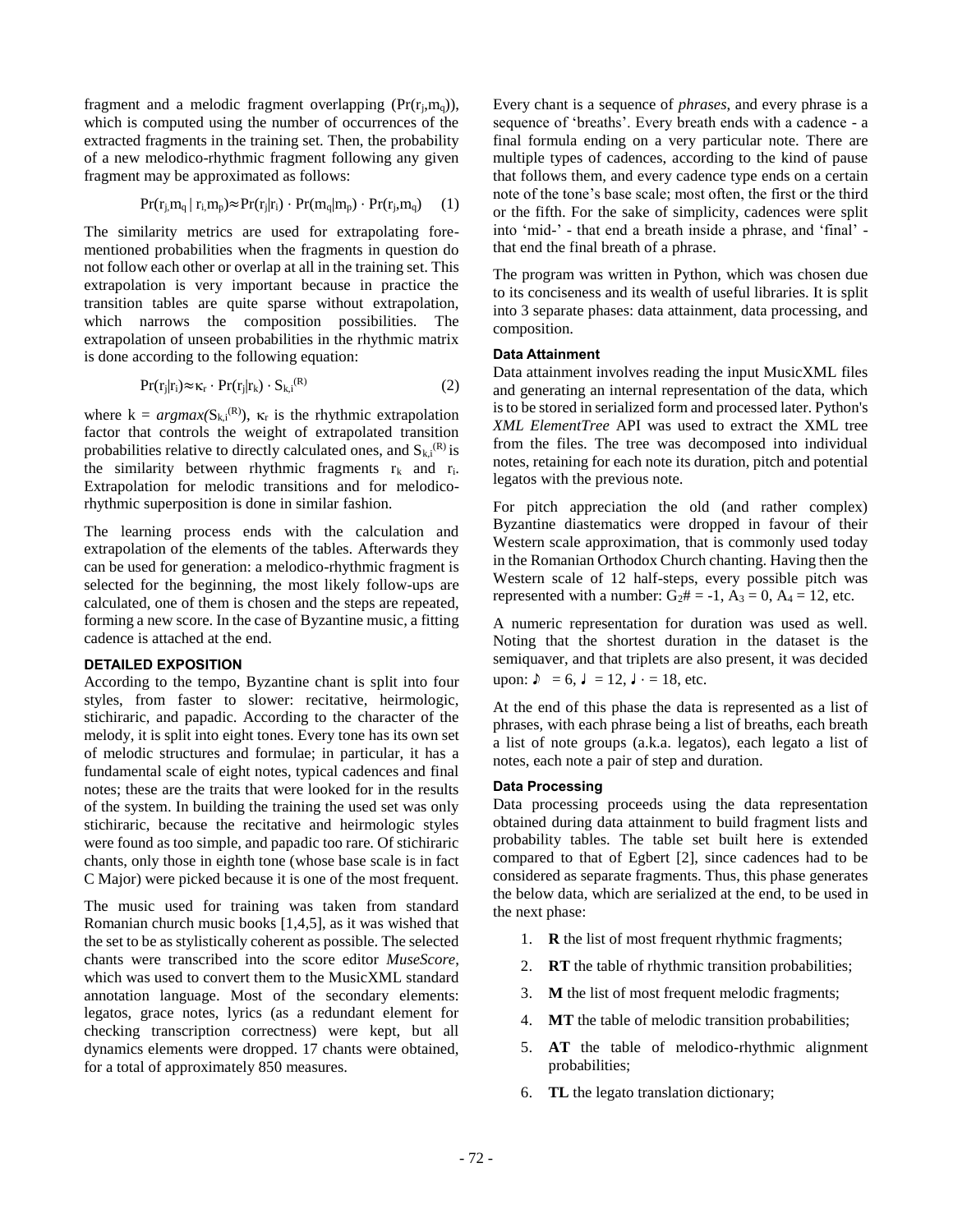- 7. **CR** the list of most frequent cadence rhythms;
- 8. **CRT** the table of rhythmic cadence transition probabilities;
- 9. **CM** the list of most frequent cadence melodies;
- 10. **CMT** the table of melodic cadence transition probabilities;
- 11. **CAT** the table of melodico-rhythmic cadence alignment probabilities;
- 12. **B** the list of most likely breath-starting melodicorhythmic fragments.

In the case of Western musical scores, fragment extraction can naturally be based on the division of the score into measures. Ebert proposes extracting as fragments each measure or each half-measure [2, page 26]. Byzantine music is not divided into measures, and therefore requires a different approach. Fragment extraction was based on rhythm, following the durations of the notes. Multiple fragment lengths were tried, looking for the length that would best align with the durations in the dataset. The conclusion was that the length of one measure (four crotchets, or 48 in the representation of duration of this presented approach) would indeed be the best. A slidingwindow procedure was used to extract all available fragments of duration 48, splitting them into rhythmic and melodic components.

During fragment extraction, legatos were considered to be important, since they corresponded to typical Byzantine melismata. For this reason, fragments whose boundaries cut across legatos were not extracted.

At rhythmic fragment selection, it was noted that there were many examples of fragments with the same effective durations, but differently placed legatos, e.g.: [(12) (12 12 12)], [(12 12 12) (12)], [(12 12 12 12)]. They were considered as musically equivalent, but, not wanting to lose essential melismata, the lowest common denominator was computed and **TL,** the legato translation dictionary was created. In the case of the previous example, the respective dictionary entry would be: '[12 12 12 12] : [(12) (12 12) (12)]'. In this way, rhythmic duration was separated from legatos, simplifying the representation and increasing the diversity of the selected rhythmic fragment set, **R**.

A different approach to melodic fragment extraction was chosen: the melodic fragments were classified according to the number of notes. For this reason, the selected melodic fragments set, **M**, is in fact a dictionary with the number of the notes as a key and the list of fragments as the value.

When building the transition tables the exact same approach as Ebert's [2] was used, dividing the number of occurrences of each transition by the total number of transitions.

## **Rhythmic Similarity**

The rhythmic similarity metric was inspired by the Byzantine neumic musical notation, which uses special symbols to halve or double the durations of notes, or to play multiple notes in one duration unit. All fragments were organized into a directed acyclic graph which reflects how splitting durations leads from a fragment to another. The possible splitting operations are:

1. **Binary** Most operations, for example:

 $[24] \rightarrow [12\ 12]$ ,  $[9] \rightarrow [6\ 3]$ ;

- 2. **Ternary** Only triplets:
	- $[12] \rightarrow [444]$  or  $[24] \rightarrow [888]$ .

Then, the distance between two durations would be the minimum number of operations separating them, or the shortest distance between them in the equivalent undirected graph. For example, the distance between [24, 12, 12] and [12, 12, 12, 12] is 1, because only one operation is required (splitting 24 in half); the distance between [6, 18] and [18, 6] is 2, because they are two incompatible splittings of [24].

Using this formalism, it was proven that the shortest distance between two rhythmic fragments can be efficiently calculated using the following algorithm:

1. The two fragments are overlapped and the subfragments that align on duration are identified:

 $r_1 = [12, 24, 4, 4, 4]$  [12] [24] [4, 4, 4]  $r_2 = [12, 18, 6, 6, 6]$  [12] [18, 6] [6, 6]

2. For each subfragment in each pair, the *splitting coefficient*  $\kappa_{sp}$  is calculated, that is, the number of splits needed to turn a monolithic duration into that subfragment. For example:

> - For [18 6]  $\kappa_{sp}$  is 1, since only one operation is necessary:

 $[24] \rightarrow [18, 6];$ 

- For [6, 6, 3, 9]  $\kappa_{sp}$  is 3: [24]  $\rightarrow$  [12, 12]  $\rightarrow$  [6, 6,  $12] \rightarrow [6, 6, 3, 9];$ 

In practice, the splitting coefficient can be calculated using the formula:

 $\kappa_{sp}$  = *number of durations* – *number of triplets* – 1.

3. All splitting coefficients calculated earlier are summated; this sum is the shortest distance (*base distance*) between the two fragments. In the case of fragments  $r_1$  and  $r_2$ :

$$
\Sigma \kappa_{sp} = (0+0) + (0+1) + (1+1) = 3
$$

An issue with this metric, as with the Hamming distance, is that it cannot detect non-local similarities – that is, patterns that do not align in time. For this reason, the base distance calculation was combined with the *permutation* of the second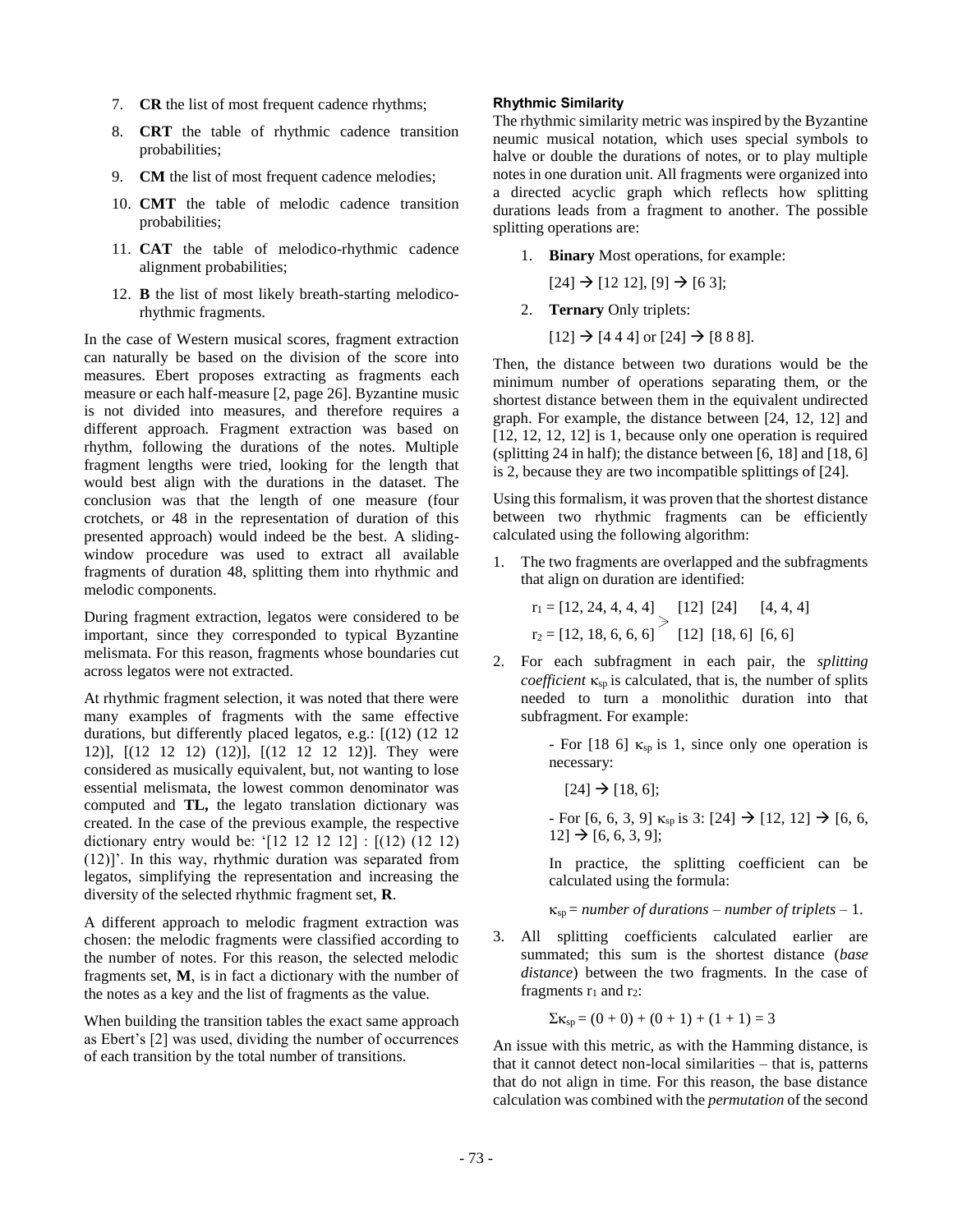rhythm. A additional cost for permutation was set to the number of inversions. Then, the *effective distance*  $D_{r1,r2}$  is the minimum of distances between all permutations. Similarity is calculated using a function that converts distance into coefficient [2, page 31].

$$
S_{r1,r2} = 1/\sqrt{1 + D_{r1,r2}}
$$
 (3)

### **Melodic Similarity**

The melodic similarity metric is based on the *geometric distance* [2, page 33]. It can be proven that the distance between two fragments, as a function of vertical shifting, has a convex graph, fact which leads to a more efficient search for the smallest distance. The similarity coefficient calculation is also done using formula (3).

These similarity metrics and formula (2) are used to calculate the final form of the transition tables **RT**, **MT**, and **AT**. Similarly, the cadence was calculated in transition tables **CRT**, **CMT**, **CAT**, which give the probability of a normal fragment transitioning into a cadence fragment.

### **Composition**

The score generation phase starts with the deserialisation of the tables obtained at the previous phase, followed by the selection of a breath-starting fragment. The fragments most likely to follow after the current fragment are calculated, and one is picked at random. This is repeated a specified number of times, after which a suitable cadence is selected. Then the generated sequence is converted into MusicXML and stored in a new file.

### **RESULTS**

The cutting out of cadences during cadence extraction showed to lead to a significant decrease of data available for ordinary fragment extraction and transition calculation, due to the shortness of the chant's breaths. This meant it was needed to add extra scores to the training set. Due to the variety of melodic fragments, melodic transition tables proved to be very sparse: out of 7056 elements, only 431 (6.1%) were non-zero. An additional 499 transitions were extrapolated using the similarity metric, more than doubling the number of non-zero elements and therefore greatly expanding melodic evolution possibilities.

It also was noted that some transitions were far more prevalent than others, even when applying thinning to the transition tables [2, page 29]. This made the generated material rather predictable, often leading into a cycle after 4- 6 measures. This was improved by introducing a random element into the selection process.

## **Evaluation**

The music was evaluated using principles described in [8]. Considering the three examples in Figure 1: first two exhibit progressions across the subscale C–G and cadences in G and C, in accordance with the rules of the first species of eighth mode chant [8, page 29 & 366]. The third shows melodic evolution on the tetrachord of F–B♭, in accordance with the rules of the second species of eighth mode chant [8, page 29

& 377]. A notable aspect of the third example is the exclusively syllabic character (all crotchets, no legatos), whereas stichiraric style requires more ornamentation.

$$
(1) \qquad \qquad \frac{1}{2} \left[ \frac{1}{2} \left[ \frac{1}{2} \left[ \frac{1}{2} \left[ \frac{1}{2} \left[ \frac{1}{2} \left[ \frac{1}{2} \left[ \frac{1}{2} \left[ \frac{1}{2} \left[ \frac{1}{2} \left[ \frac{1}{2} \left[ \frac{1}{2} \left[ \frac{1}{2} \left[ \frac{1}{2} \left[ \frac{1}{2} \left[ \frac{1}{2} \left[ \frac{1}{2} \left[ \frac{1}{2} \left[ \frac{1}{2} \left[ \frac{1}{2} \left[ \frac{1}{2} \left[ \frac{1}{2} \left[ \frac{1}{2} \left[ \frac{1}{2} \left[ \frac{1}{2} \left[ \frac{1}{2} \left[ \frac{1}{2} \left[ \frac{1}{2} \left[ \frac{1}{2} \left[ \frac{1}{2} \left[ \frac{1}{2} \left[ \frac{1}{2} \left[ \frac{1}{2} \left[ \frac{1}{2} \right] \frac{1}{2} \right] \right] \right) \right] \right) \right] \right) \right] \right]^{2}}{2} \right]^{2}
$$

$$
(2) \qquad \qquad \boxed{ \qquad \qquad } \qquad \boxed{ \qquad \qquad }
$$

$$
(3) \qquad \qquad \text{where} \quad \begin{array}{l} \text{where} \quad \begin{array}{l} \text{where} \quad \begin{array}{l} \text{where} \quad \begin{array}{l} \text{where} \quad \begin{array}{l} \text{where} \quad \begin{array}{l} \text{where} \quad \end{array} \end{array} \end{array} \end{array}
$$

### *Figure 1: Some melodies created by the system*

Overall, the tone of eighth mode stichiraric is described as serene, imposing, and even majestic in mood [Giu81, page 364]; the generated sequences were found to be serene and dignified, which is generally consistent with the description of the music species.

## **CONCLUSION**

The algorithm successfully learns overall Byzantine characteristics and puts them into music. The main issues seem to be the sparseness of the melodic transition tables, the lack of ornamentation, and the overall 'aimless' character of the compositions. A possible remedy for the first would be a different kind of musical fragment extraction, combining similar fragments into one, using *binning* for instance [2, page 27], or using *clustering*. The second issue stems from the great prevalence of the syllabic rhythmic measure, [12, 12, 12, 12], which makes up more than a third of the rhythmic dataset; this could be improved by separating this fragment from the others during fragment selection and learning a separate probability of any measure being syllabic or melismatic. The third issue is due to the limitations of an first-order Markov Model. A solution might be to introduce a parallel system to learn composition patterns at a 'macro' level and use it to influence fragment selection during the composition phase.

It is expected that this system could be easily adapted to work with Gregorian chant, given its sisterhood to Byzantine chant.

## **REFERENCES**

- 1.Cântările Sfintei Liturghii, colinde și alte cântări bisericești. Editura Institutului Biblic și de Misiune al Bisericii Ortodoxe Române, București, 1999.
- 2.Ebert, M. A Phenomenological Approach to Artificial Jazz Improvisation. In: *Publications of the Institute of Cognitive Science*. University of Osnabrück, 2010.
- 3. Herremans, D., Chuan, C-H., Chew, E. A Functional Taxonomy of Music Generation Systems, *ACM Computing Surveys*, Vol. 50, No. 5, Article 69, 2017.
- 4.Lungu, N.C., Croitoru, I., and Costea, G. Anastasimatarul uniformizat: II. Utrenierul. Editura Institutului Biblic și de Misiune al Bisericii Ortodoxe Române, București, 2004.